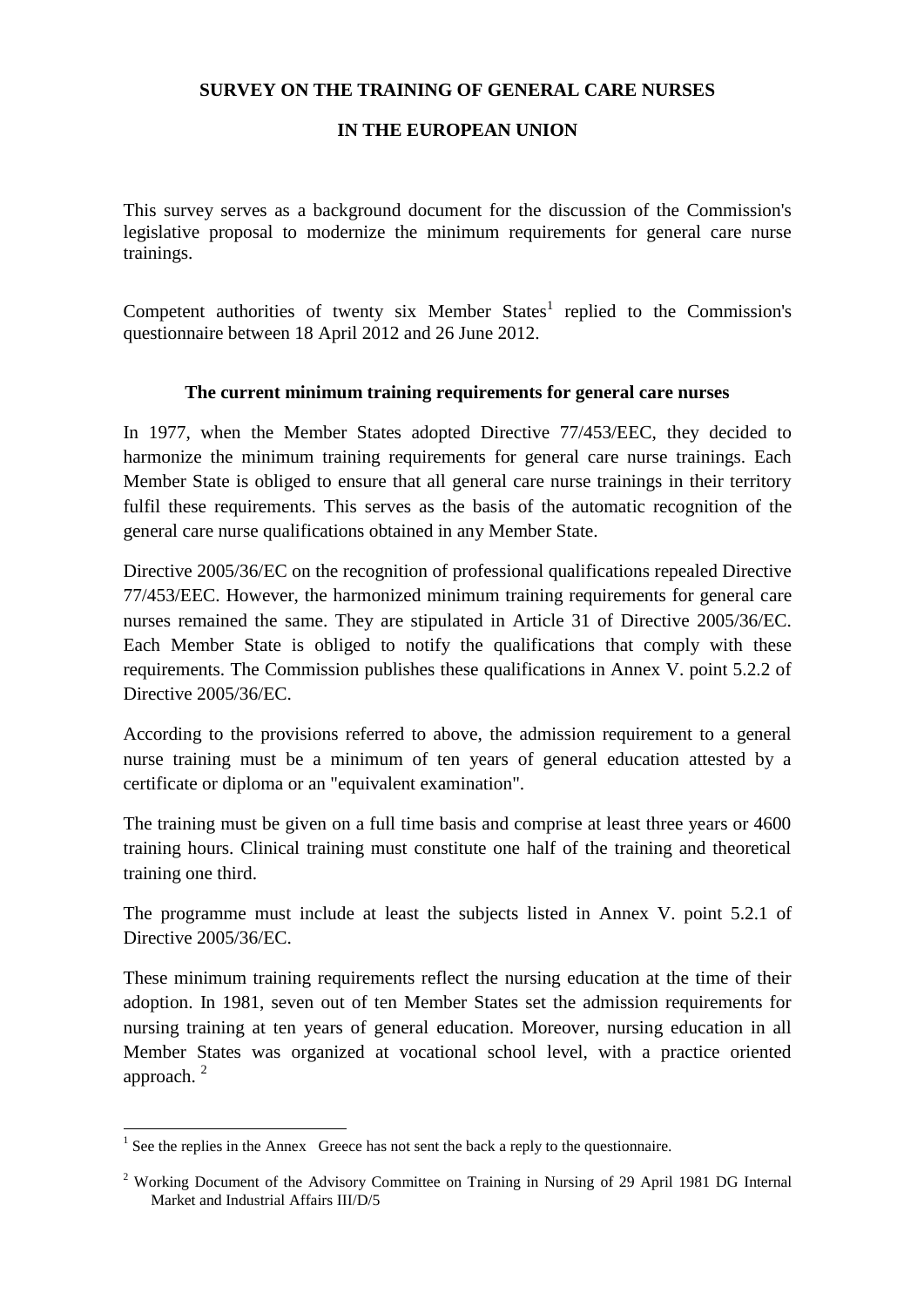### **The actual training requirements in the Member States**

In the last thirty years, the overwhelming majority of Member States upgraded its national training requirements for general care nurses in order to better reflect the development of the profession.

#### **Training level**

General care nurses in the Member States are trained at vocational schools, colleges or at universities (where there exist three qualification levels: Associate degree, BA degree and MA degree).

# 1) Education of general care nurses only at the higher education level (colleges, universities):

The following sixteen Member States educate general care nurses only at university level: BG (BA degree), DK (BA degree), EE (BA degree), IE (BA degree), ES (Associate degree and BA degree), FR (Associate degree), IT (BA degree), CY (BA degree), MT (Associate degree and BA degree), PL (BA degree and MA degree), PT (BA degree), RO (BA degree), SI (BA degree), SK (BA degree and MA degree), SE (BA degree), UK (BA degree)

CZ and LT educate general care nurses at universities (BA degree) and vocational colleges.

FI educates general care nurses in vocational colleges.

# 2) Education of general care nurses both at the higher education level and in vocational schools:

Five Member States indicated that they educate general care nurses both in vocational schools and at the higher education level:

BE in vocational schools and at universities at Associate degree and BA degree levels,

LT in vocational schools and at universities at BA degree level

HU in vocational schools and at universities at BA and MA degree levels,

NL in vocational schools and at vocational colleges

AT in vocational schools and at universities at BA degree level

3) Education of general care nurses in vocational schools:

Currently LU and DE educate general care nurses at the vocational school level.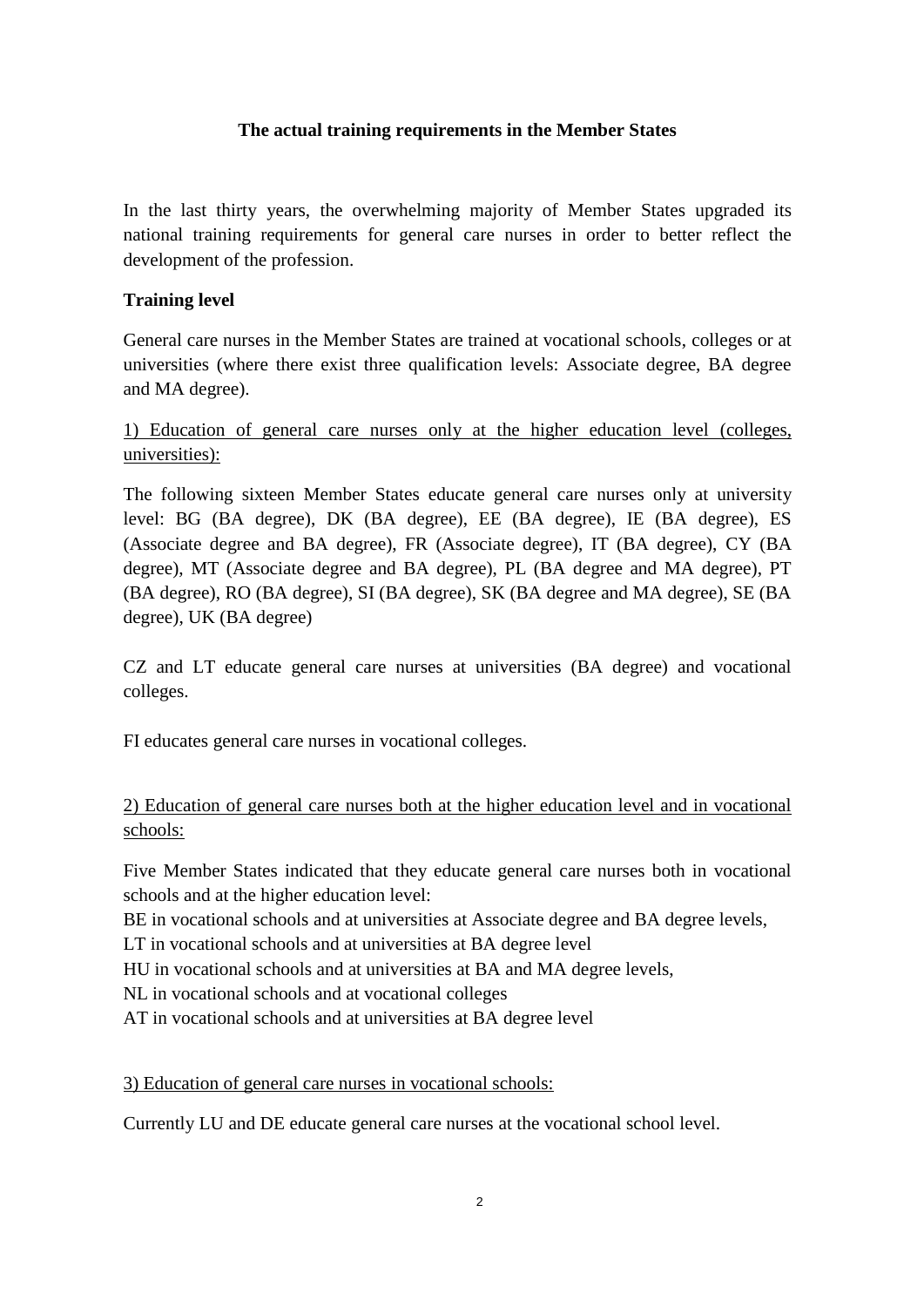## **Duration:**

Article 31(3) of Directive 2005/36/EC stipulates that the duration of the general care nurse training should be at least three years or 4600 hours of theoretical and clinical training.

### The number of training years:

Currently all Member States comply with the three-year requirement.

DK, EE and FI have raised this requirement to three and a half years.

BG, IE, CY, LT, LV, LU, NL, PT, RO, SI raised this requirement to four years for some or all of their trainings.

#### The number of training hours:

Thirteen Member States (BE, BG, DE, IE, FR, CY, LV, LU, HU, MT, NL, AT, RO, SK and the UK) indicated that all general care nurse training must respect both criteria of years and training hours. IT indicated that their training fall slightly short of the 4600 training hours (it is only 4500 training hours).

Six Member States (DK, EE, ES, PT, SE, FI) indicated the number of ECTS points that students must acquire by the time they graduate. LT indicated the number of ECTS points only for one of its training programmes. ECTS is currently implemented in different ways in the Member States.

CZ, LT, PL, SI, did not indicate the number of training hours or ECTS points for some or any of the training programmes.

## **Admission to a nurse training**

Out of the twenty six Member States who replied to the survey, twenty two require at least twelve years of general education (BE, BG, CZ, DK, EE, IE, ES, FR, IT, CY, LV, LT, HU, NL, PL, PT, RO, SI, SK, SE, FI , UK).

LU and MT require at least eleven years of general education.

DE and AT require ten years of general education. AT declared its intention to move for 12 years of general education in the next seven years.

FI applies equivalence solutions regarding nursing assistant trainings in order to compensate for the twelve years general education requirement.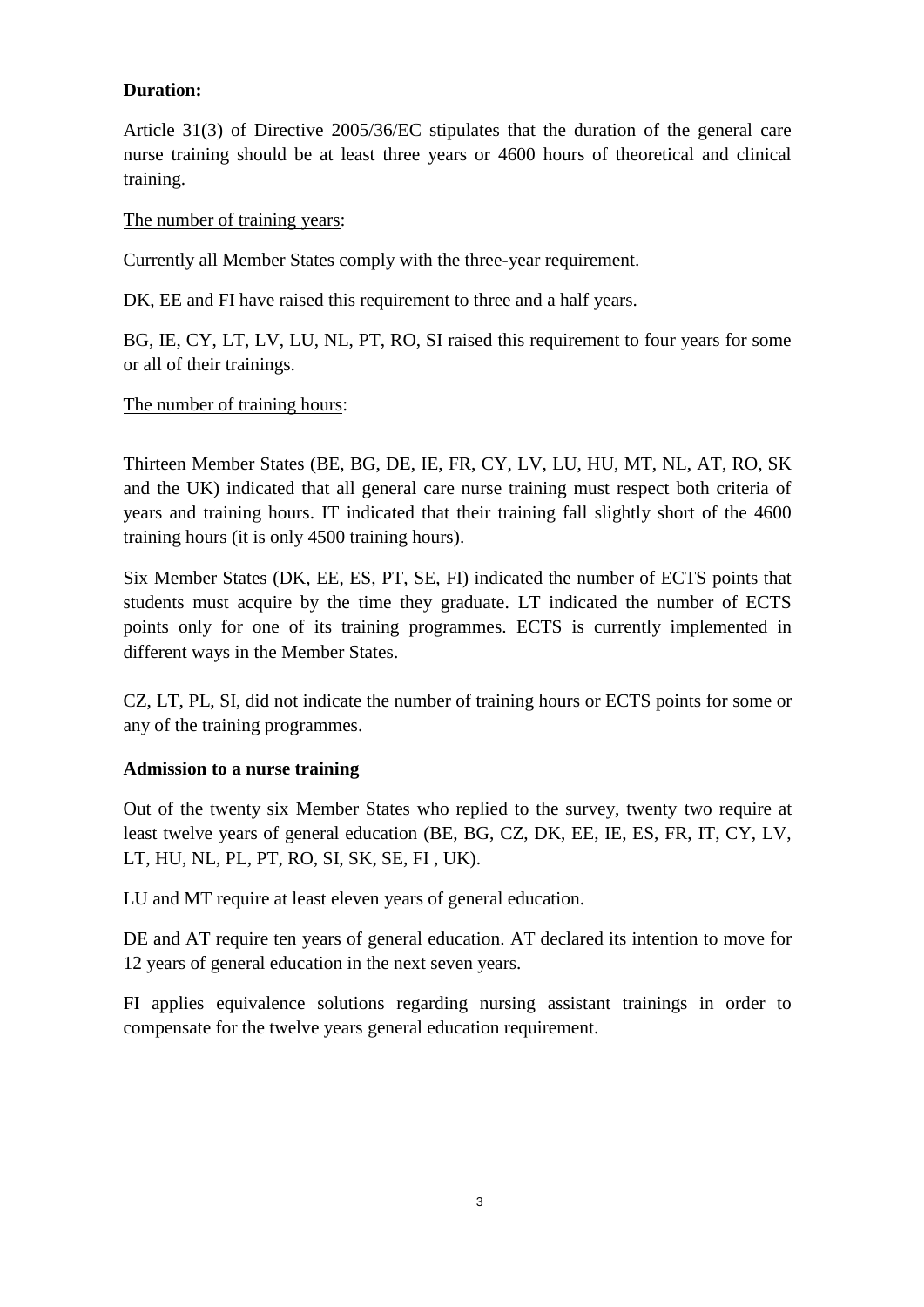## **Acquired competences after the completion of the general care nurse training**

Currently the Directive does not contain a list of competences that person who completed the nurse training should demonstrate to be considered as a fully qualified nurse. However, besides CY all the twenty five Member States who replied to the questionnaire indicated that they apply such a list of competences at national level.

## **Nurse assistants**

It is a general trend in Europe that some of the most basic support tasks which in the past were predominantly performed by nurses are now carried out by nurse assistants.

Twenty Member States (BE, CZ, DK, DE, ES, FR, LT, LV, HU, NL, AT, RO, SI, SK, FI, IE, IT, MT, SE, UK) stated that their national health care system employs nurse assistants. Sixteen of them (BE, CZ, DK, DE, ES, FR, LT, LV, HU, NL, AT, RO, SI, SK, FI) also indicated that they regulate this profession.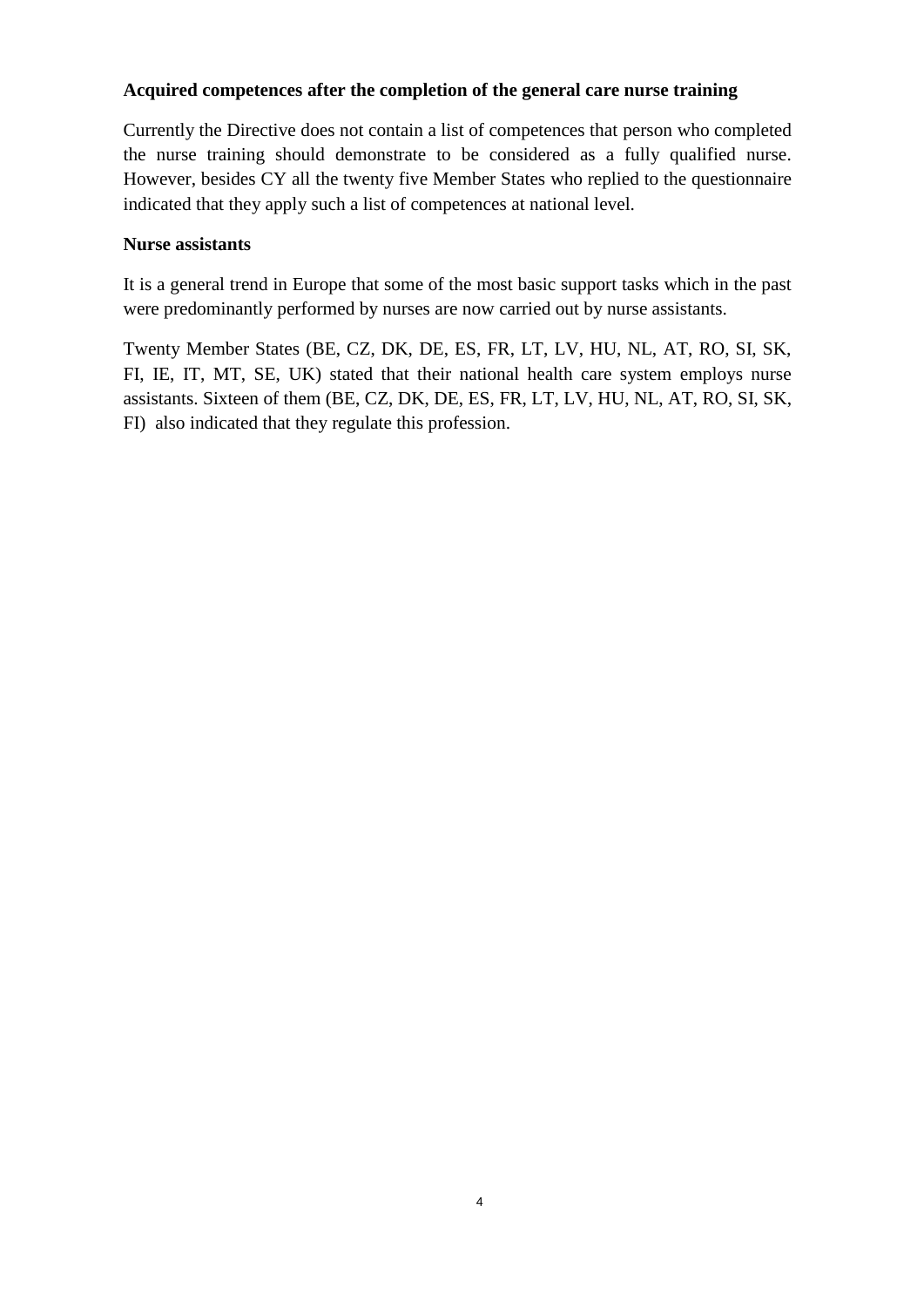| <b>MS</b>         | Level of training              | Duration of the training                      |
|-------------------|--------------------------------|-----------------------------------------------|
| Belgium (Flemish) | University - Associate degree* | 3 years consisting of 4600 training hours     |
|                   | University $- BA^*$            | 3 years consisting of 4600 training hours     |
| Belgium (French)  | Vocational school*             | 3 years consisting of 4600 training hours     |
|                   | University $- BA*$             | 3 years consisting of 4600 training hours     |
| Belgium (German)  | Vocational school*             | 3 years consisting of 4600 training hours     |
|                   | University $- BA^*$            | 3 years consisting of 4600 training hours     |
| <b>Bulgaria</b>   | University - BA*               | 4 years consisting of 4600 hours              |
| Czech Republic    | University*                    | 3 years                                       |
|                   | Vocational college*            | 3 years                                       |
| <b>Denmark</b>    | University - BA*               | 3,5 years (210 ECTS)                          |
| Germany           | <b>Vocational school</b>       | 3 years consisting of 4600 hours              |
| Estonia           | University - BA*               | 3.5 years (210 ECTS)                          |
| Ireland           | University $- BA^*$            | 4 years consisting of min 4600 training hours |
| Greece            |                                |                                               |
| Spain             | University - Associate Degree* | 3 years (180 ECTS)                            |
|                   | University - BA*               | 4 years (240 ECTS)                            |
| France            | University - Associate Degree* | 3 years consisting of 4600 training hours     |
| Italy             | University - BA*               | 3 years consisting of 4500 hours              |
| Cyprus            | University $- BA^*$            | 4 years consisting of 4600 hours              |
| Latvia            | Vocational school*             | 3 years consisting of 4600 training hours     |

# Annex I. General Care Nurse Trainings in the Member States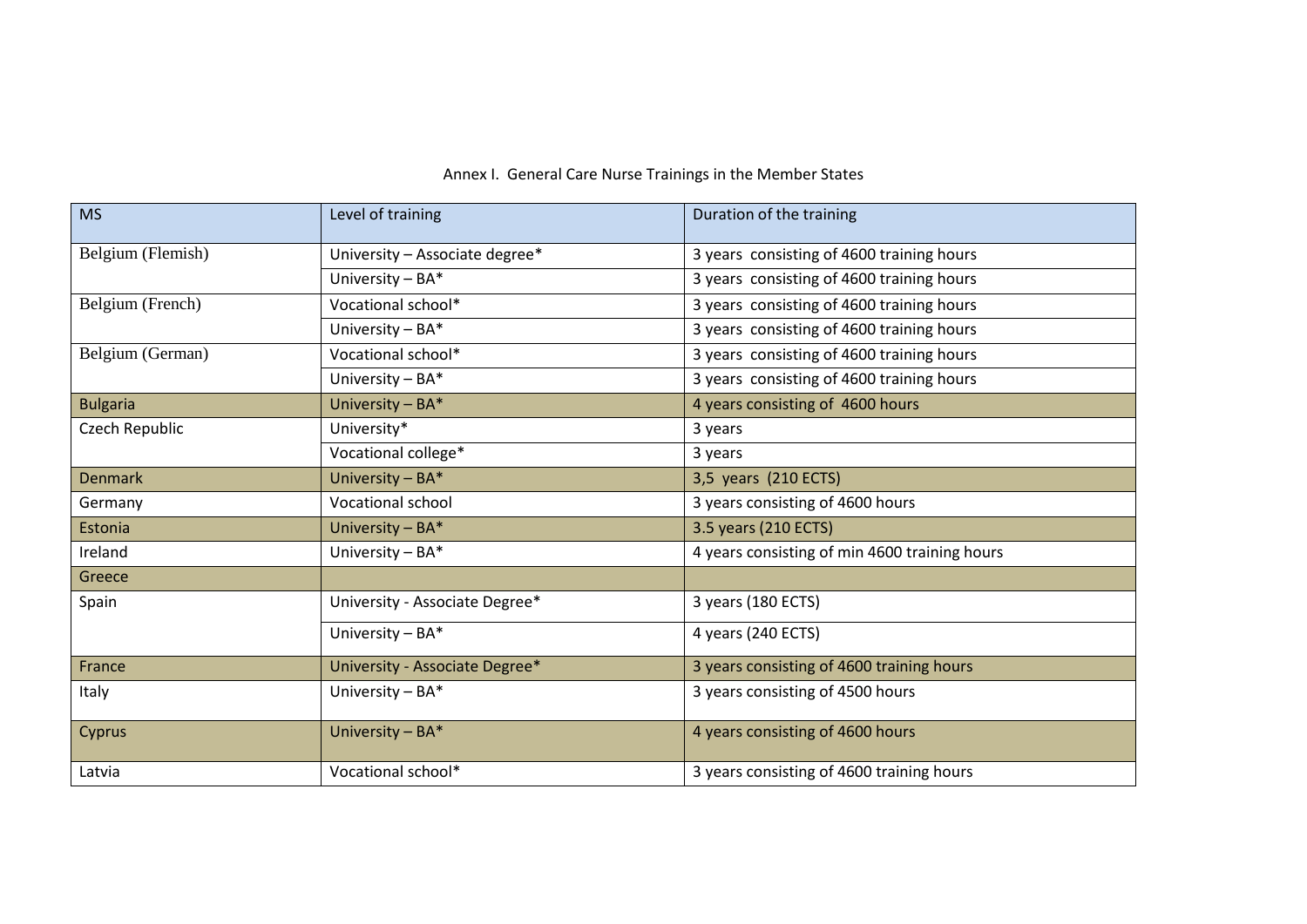|                    | University - BA*                      | 4 years consisting of 6400 hours (240 ECTS) |
|--------------------|---------------------------------------|---------------------------------------------|
| Lithuania          | Vocational college*                   | 3,5 years                                   |
|                    | University-BA*                        | 4 years consisting of 6400 hours (240ECTS)  |
| Luxembourg         | Vocational school                     | 4 years consisting of 4693 training hours   |
| Hungary            | Vocational school*                    | 3 years consisting of 4600 hours            |
|                    | University $- BA*$                    | 3 years consisting of 4600 hours            |
|                    | University - MA*                      | $BA + 1.5$ years                            |
| Malta              | University - Associate degree         | 3 years consisting of 4600 hours            |
|                    | University - BA*                      | 3 years consisting of 4600 hours            |
| <b>Netherlands</b> | Vocational school (Quality level 4)*  | 4 years consisting of 6400 hours            |
|                    | Vocational college (Quality level 5)* | 4 years consisting of 6400 hours            |
| Austria            | Vocational school                     | 3 years consisting of 4600 hours            |
|                    | University*                           | 3 years consisting of 4600 hours            |
| Poland             | University - BA*                      | 3 years                                     |
|                    | University - MA*                      | BA+2 years                                  |
| Portugal           | University - BA*                      | 4 years (240 ECTS)                          |
| Romania            | University*                           | 3 or 4 years, but at least 4600 hours       |
| Slovenia           | University - BA*                      | 4 years                                     |
| Slovakia           | University - BA*                      | 3 years consisting of 4600 training hours   |